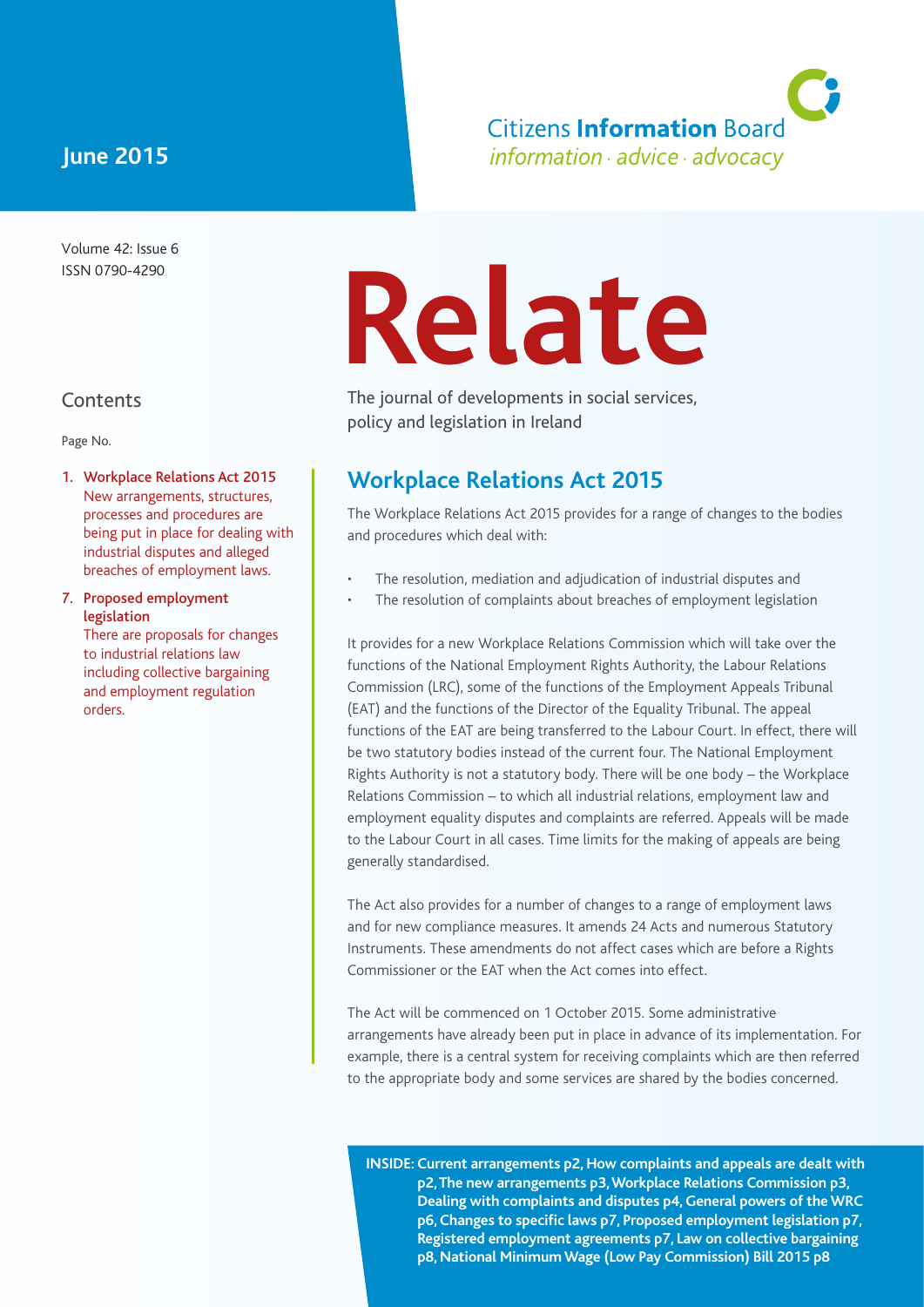Here we briefly describe the current arrangements for dealing with employment disputes and the main changes that are being introduced by the Act.

# **Current arrangements**

The following is a brief summary of the current arrangements for dealing with industrial relations and employment law disputes. Further information is available at: **[workplacerelations.ie](http://www.workplacerelations.ie/en/)**

# *National Employment Rights Authority (NERA)*

NERA was set up on an administrative basis in 2007. It aims to ensure compliance with employment rights legislation. It employs inspectors and authorised officers who have powers under various employment laws to carry out workplace inspections to ensure compliance with the relevant law. Employers are given a time period within which to rectify any breaches. If necessary, employers who are in breach of the legislation may be prosecuted.

NERA has a specific role in relation to monitoring the implementation of the Protection of Young Persons (Employment) Act 1996. Under the Act, it may grant licences to employers to employ young people in cultural, artistic, sports or advertising work.

It has a role in enforcement of awards made by the EAT and the Labour Court.

It also provides an information service on all aspects of employment laws.

# *Labour Relations Commission (LRC)*

The LRC is mainly concerned with industrial relations disputes. It has a general role in improving industrial relations. It issues codes of practice on various aspects of workplace relations; for example, it has issued a code of practice on procedures for addressing bullying in the workplace. It provides a range of industrial relations services including a conciliation service through conciliation officers (sometimes known as industrial relations officers), a workplace mediation service and advisory and training services. It assists Joint Labour Committees and Joint Industrial Councils in carrying out their functions.

# *Rights Commissioners*

Rights Commissioners are part of the LRC and are independent in their activities. They investigate disputes, grievances and claims that individuals, or small groups of workers, make under various employment laws. These include not only laws such as those on leave and working time but also includes the various laws on victimisation of whistleblowers.

# *Employment Appeals Tribunal (EAT)*

The EAT is the statutory body that deals with disputes under a range of employment laws including the laws dealing with redundancy, unfair dismissals, minimum notice, organisation of working time, and the laws dealing with various types of leave.

#### *Equality Tribunal*

The Equality Tribunal investigates complaints in relation to equal treatment in employment under the Employment Equality Acts 1998 to 2011 and in relation to goods and services under the Equal Status Acts 2000 to 2012. It employs equality officers and equality mediation officers.

# *Labour Court*

The Labour Court provides a service for the resolution of industrial relations disputes. It establishes Joint Labour Committees and registers Joint Industrial Councils.

It also makes legally-binding determinations under employment laws such as those dealing with equality, pensions, organisation of working time, national minimum wage, part-time work, fixed-term work, and safety, health and welfare at work.

#### *How complaints and appeals are dealt with*

The different employment laws have different arrangements for processing complaints and appeals. The following are the main laws involved and the pathways for their complaints and appeals.

#### *Rights Commissioner/EAT*

You may complain to a Rights Commissioner about breaches of the following Acts and, if not satisfied with the outcome, appeal to the EAT:

- Adoptive Leave Acts 1995 and 2005
- Carer's Leave Act 2001
- European Communities (Protection of Employees on Transfer of Undertakings) Regulations 2003
- Maternity Protection Acts 1994 and 2004
- Parental Leave Act 1998
- Payment of Wages Act 1991
- Protection of Young Persons (Employment) Act 1996 (in relation to the penalisation by an employer of an employee who refuses to do something which is unlawful under the Act)
- Protection of Employment Acts 1977 to 2014 and the European Communities (Protection of Employment) Regulations 2000
- Terms of Employment (Information) Acts 1994 to 2014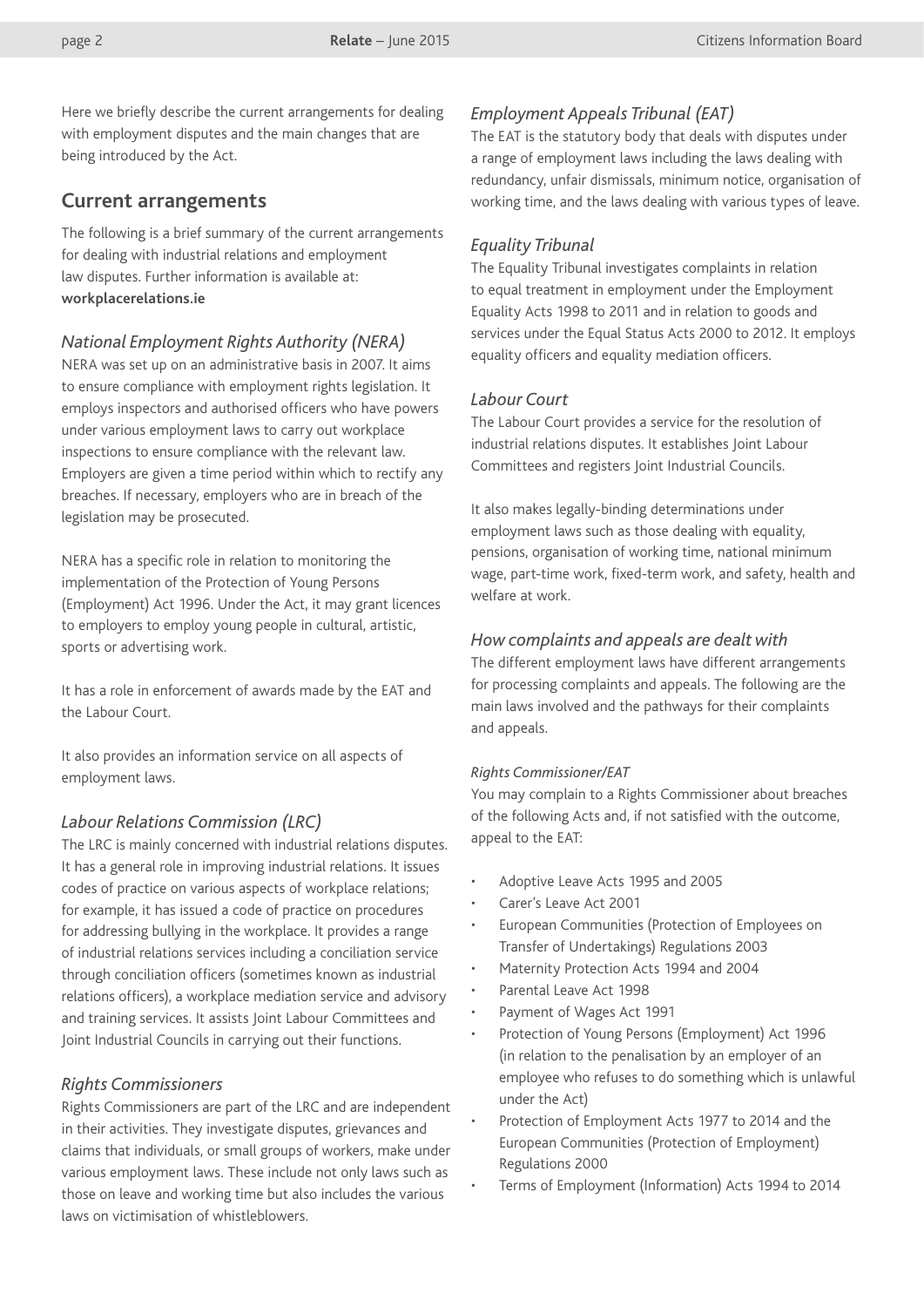#### *Rights Commissioner/Labour Court*

You may complain to a Rights Commissioner about breaches of the following Acts and, if not satisfied, appeal to the Labour Court:

- Organisation of Working Time Act 1997; it should be noted that disputes in relation to holidays may be joined with other disputes and heard by the bodies which are dealing with the other dispute
- National Minimum Wage Act 2000
- Protection of Employees (Fixed-Term Work) Act 2003
- Protection of Employees (Part-Time Work) Act 2001

#### *EAT/High Court*

You may complain to the EAT about breaches of the following Acts:

- Minimum Notice & Terms of Employment Act as amended
- Protection of Employees (Employers' Insolvency) Act as amended
- Redundancy Payments Act 1967 as amended

You may then make an appeal to the High Court on a point of law.

# *Unfair dismissals*

Under the Unfair Dismissals Acts 1977 to 2007 you may complain to a Rights Commissioner and, if not satisfied, you may appeal to the EAT. Alternatively, you may complain to the EAT and, if not satisfied, appeal to the Circuit Court.

# *Equality legislation*

Under the Employment Equality Acts and the equality provisions of the Pensions Acts, you may complain to the Equality Tribunal and, if not satisfied, appeal to the Labour Court. The Labour Court also hears appeals of equality and human rights compliance and substantive notices issued by the Irish Human Rights and Equality Commission.

The Equal Status Act 2000 deals with discrimination in goods and services. You may complain to the Equality Tribunal about breaches of the Act and, if not satisfied, appeal to the Circuit Court.

# **The new arrangements**

The Workplace Relations Act 2015 provides that there will be two bodies dealing with complaints and disputes in relation to industrial relations and employment law – a new body called the Workplace Relations Commission (WRC) and the Labour Court.

The Labour Relations Commission is being abolished and all its functions transferred to the WRC. The functions of the Equality Tribunal (including its functions under the Equal Status Act) are also being transferred to the WRC.

The Employment Appeals Tribunal is being abolished. Its functions in relation to claims for redress, disputes or complaints are being transferred to the WRC (these mainly arise under the Redundancy Payments Act 1967, the Unfair Dismissals Act 1977 and the Minimum Notice and Terms of Employment Act 1973*)*. Its functions in relation to appeals are being transferred to the Labour Court.

The EAT will continue to function until it completes the cases which are before it when this Act comes into effect. It will then be dissolved. The EAT currently has about 3,500 cases on hand. The average waiting time for a hearing before the EAT is currently 63 weeks.

The Labour Court will continue in existence with a number of different functions and will be expanded. The current members will remain in place. In future, appointments as chair and deputy chairs will be by public competition. When vacancies arise for ordinary members, trade union and employer organisations will nominate three candidates and the Minister for Jobs, Enterprise and Innovation will choose one.

# *Workplace Relations Commission*

The WRC will have a board consisting of a chairperson and eight other members. Representatives of employers and employees will have two members each; one member will be from a body which seeks to promote equality in the workplace and three members will be people who have experience and expertise in relation to workplace relations, resolution of disputes in the workplace, employment law or equality law.

The main functions of the WRC are to:

- Promote the improvement of workplace relations, and maintenance of good workplace relations
- Promote and encourage compliance with the relevant laws
- Provide guidance in relation to compliance with codes of practice
- Conduct reviews of, and monitor developments as respects, workplace relations
- Conduct or commission relevant research and provide advice, information and the findings of research to Joint Labour Committees and Joint Industrial Councils
- Advise the Minister for Jobs, Enterprise and Innovation in relation to the application of, and compliance with, relevant laws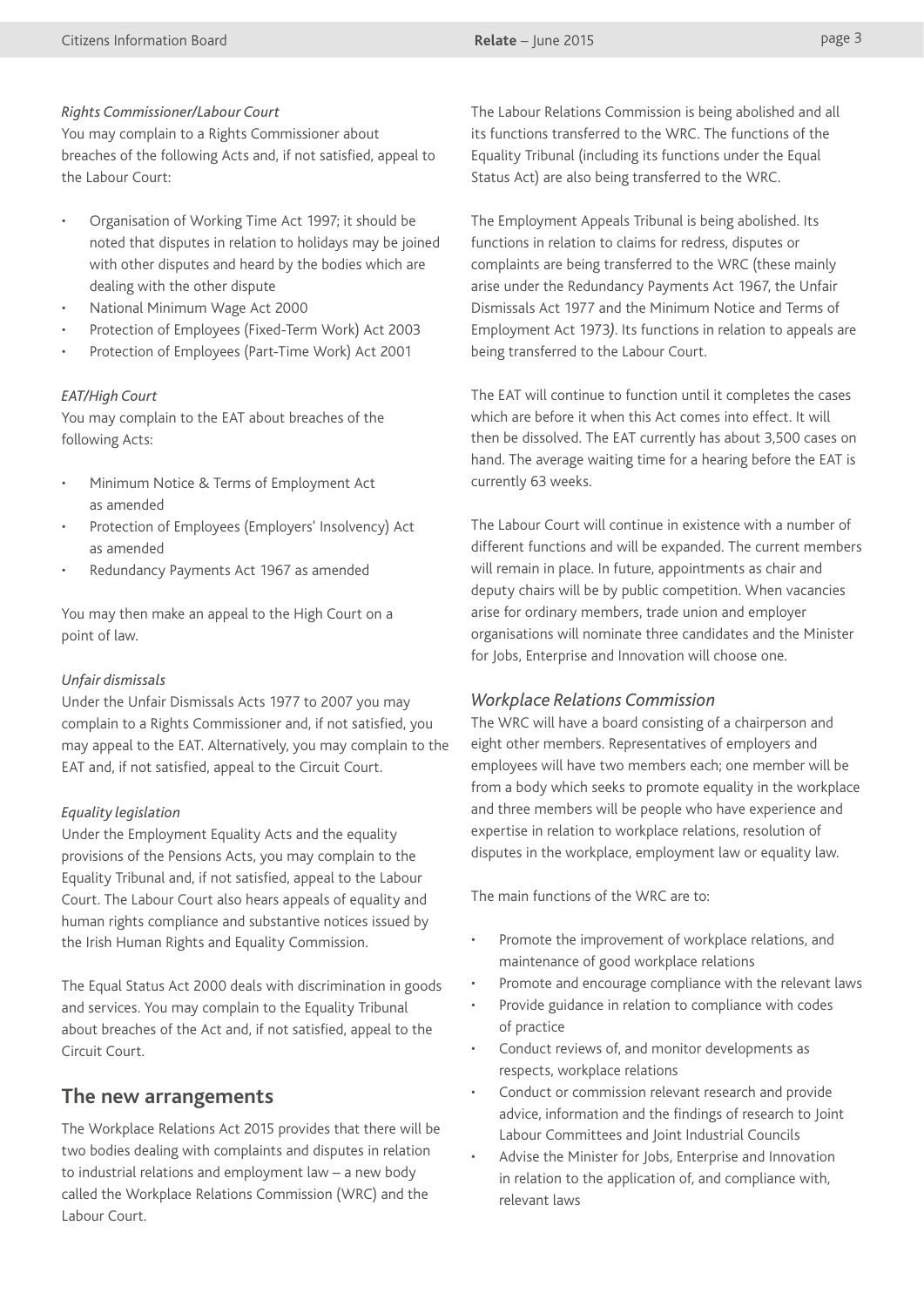Provide information to the public in relation to employment laws other than the Employment Equality Act (information about this Act is provided by the Irish Human Rights and Equality Commission – see *Relate*, March 2015)

The WRC may also provide advice on any matter relating to workplace relations to employers, their representative bodies and to employees, trade unions or other representative bodies of employees.

The WRC also has specific functions in relation to the resolution of industrial disputes and the implementation of employment laws. It will be the body to which all industrial relations disputes and all disputes and complaints about employment laws will be presented.

# *Dealing with complaints and disputes*

The WRC will employ mediation and adjudication officers to deal with industrial disputes and complaints about noncompliance with employment laws.

#### *Who may complain*

Complaints may be presented in respect of a large number of employment laws including Acts and Statutory Instruments. These are listed in the Act. They include the laws on redundancy, unfair dismissal, minimum notice, minimum wage, hours of work and holidays. They also include a number of the laws dealing with protection for whistleblowers.

The complaint may be made by the person directly affected, that is, the direct complainant or, in some cases, by a specified person acting on behalf of the direct complainant. A specified person is a person who is named in the relevant employment law as being entitled to present a complaint or refer a dispute.

An employee or an employer (or, with consent, a specified person) may refer certain disputes about an employee's entitlement under the following Acts:

- Maternity Protection Act 1994
- Adoptive Leave Act 1995
- Parental Leave Act 1998
- National Minimum Wage Act 2000
- Carer's Leave Act 2001

An agency worker or a trade union of which the agency worker is a member may refer a complaint that the agency or the hirer has contravened certain sections of the Protection of Employees (Temporary Agency Work) Act 2012.

#### *Mediation officers*

Complaints and disputes will initially be presented in writing to the Director General of the WRC. The Director General may refer the complaint or dispute to a mediation officer if it is considered that the complaint or dispute is capable of being resolved without being referred to an adjudication officer and if neither of the parties objects to it being dealt with in this way. This is a similar arrangement to the early resolution and mediation services offered by the LRC and the mediation service provided by the Equality Tribunal. The mediation officers, equality mediation officers and conciliation officers currently employed by the LRC and the Equality Tribunal will transfer to this role in the WRC. Mediation is conducted in private. If agreement is reached as a result of the mediation, that agreement is legally binding on the parties.

# *Adjudication*

If mediation is not used or is not successful, the complaint or dispute is referred to an adjudication officer. The current Rights Commissioners and equality officers will be adjudication officers. A further 19 adjudication officers are being appointed. References in existing legislation to a Rights Commissioner now refer to an adjudication officer.

If the dispute or complaint is referred to an adjudication officer, the adjudication officer then generally conducts an inquiry. The adjudication officer may dismiss a complaint or dispute if it is considered to be frivolous or vexatious. Such a decision may be appealed to the Labour Court within 42 days.

The Director General may decide to deal with the complaint or dispute by written submissions only, unless either party objects to this within 42 days of being informed.

At the inquiry, the parties have an opportunity to be heard and to present any relevant evidence. Hearings by an adjudication officer will be in private. Hearings by Rights Commissioners have been held in private but EAT hearings have been in public.

Complainants may be accompanied and represented at hearings before an adjudication officer by:

- A trade union official or an official of a body which represents the interests of employers
- A practising barrister or practising solicitor
- In the case of a complainant who is less than 18 years of age, a parent or guardian (as well as one of the people already listed)
- Any other person with the permission of the adjudication officer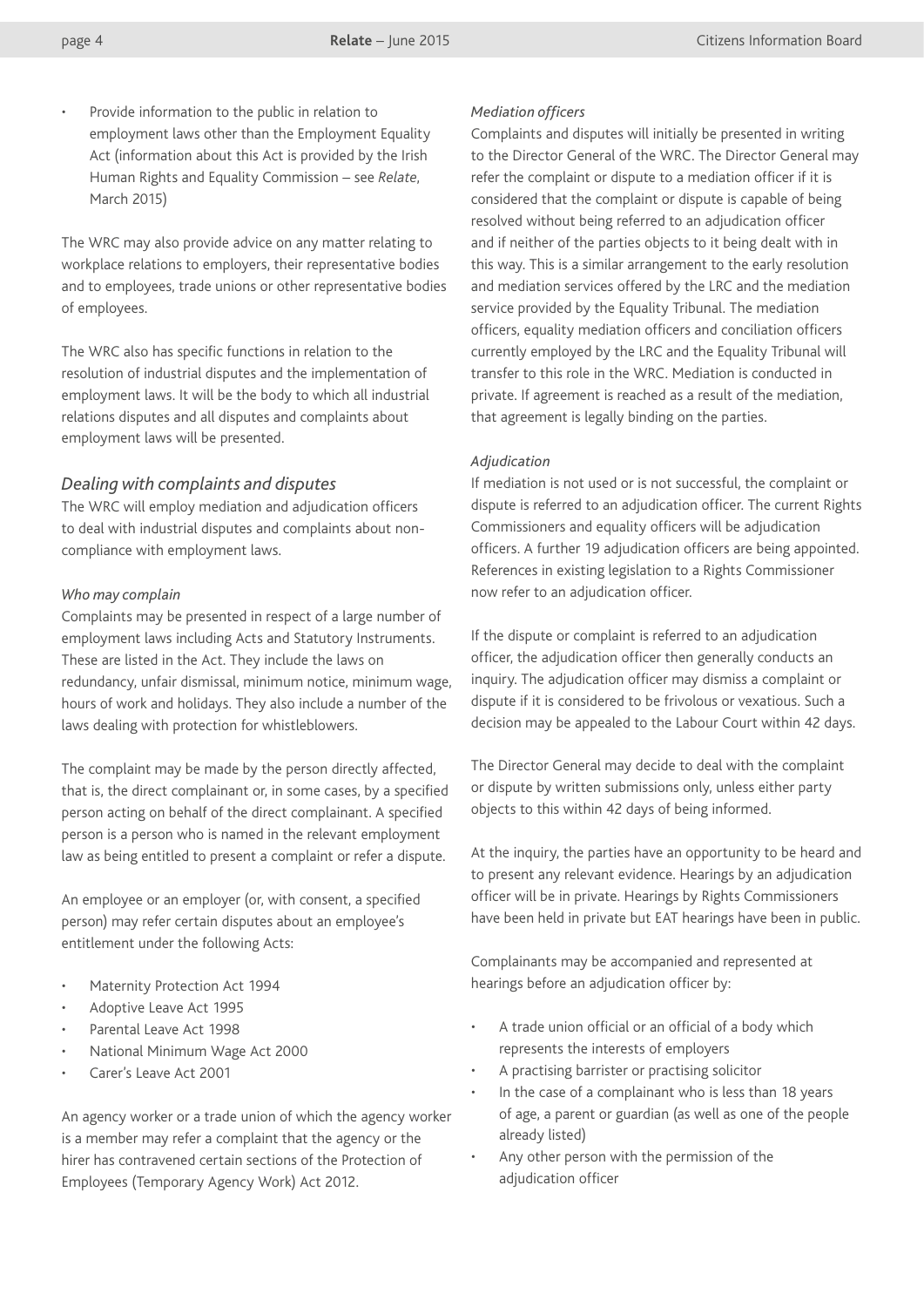The adjudication officer then makes a decision in accordance with the relevant law and gives that decision in writing to the parties.

Decisions by adjudication officers will be published on the internet without identifying the parties.

#### *Time limits*

In general, an adjudication officer will only consider a complaint or dispute if it is presented to the Director General within six months of the date of the alleged contravention. This time limit may be extended by a further six months if there was a reasonable cause for the delay. There are specific provisions about when the time limits begin to run in cases of disputes about adoptive leave, maternity leave, parental leave and carer's leave.

In the case of disputes about an employee's entitlements under the National Minimum Wage Act 2000, the time limit starts to run from the date on which the employee gets a statement of their average hourly rate of pay in respect of the relevant pay period. If the employee has asked for such a statement and does not get one, the time limit starts to run from the day after the date on which the statement should have been provided. In a dispute about a reduction in hours of work without an accompanying reduction in amount of work, the time limit runs from the date on which the hours were reduced.

#### *Enforcement of decision of adjudication officer*

The employer has 56 days in which to carry out the decision of the adjudication officer. If the employer fails to do so, the employee, the WRC, the employee's trade union or excepted body (an excepted body is a body that represents the interests of a particular group of workers) may apply to the District Court for an order directing the employer to do so. In general, the District Court must make the order. If the decision was to reinstate or re-engage the employee, the District Court may substitute an order to pay compensation of up to 104 weeks' pay calculated in accordance with the rules under the Unfair Dismissals Act 1977 to 2007.

In all cases involving compensation, the District Court may also order interest to be paid.

It is an offence to fail to comply with an order directing an employer to pay such compensation to an employee unless the employer can show, on the balance of probabilities, that they were unable to comply with the order due to financial circumstances.

*Appeal to Labour Court from decision of adjudication officer* Appeals against decisions of adjudications officers may be made to the Labour Court. Such appeals must generally be made within 42 days but this can be extended if the Labour Court is satisfied that there were exceptional circumstances causing the delay.

The Labour Court may decide to deal with the complaint or dispute by written submissions only, unless either party objects to this within 42 days of being informed.

Labour Court hearings on appeals are in public unless the Labour Court decides that they should be in private (or partly in private) because of special circumstances. Parties are entitled to be represented at Labour Court hearings in the same way as at hearings before an adjudication officer.

The Labour Court has wide powers to require witnesses to attend and to take evidence on oath.

The Labour Court may refer a question of law arising in the appeal to the High Court. The High Court's determination is final and conclusive.

Either party may appeal the decision of the Labour Court to the High Court on a point of law. Such an appeal must be made within 42 days. The decision of the High Court is final and conclusive.

#### *Enforcement of decision of Labour Court*

An employer has 42 days to implement the Labour Court's decision. If the employer fails to do so, the employee, the WRC, the employee's trade union or excepted body may apply to the District Court for an order directing the employer to do so. The District Court must grant the order. In cases where compensation is to be paid, the District Court may also order the payment of interest. It is an offence to fail to comply with an order directing an employer to pay such compensation to an employee unless the employer can show, on the balance of probabilities, that they were unable to comply with the order due to financial circumstances.

#### *Enforcement of employment legislation*

The authorised officers and inspectors who are currently employed by the National Employment Rights Authority will continue to have a similar role with the WRC. New arrangements for prosecutions and new compliance measures are introduced by the 2015 Act.

Inspectors have extensive powers to collect documentary and personal evidence in relation to alleged breaches of workplace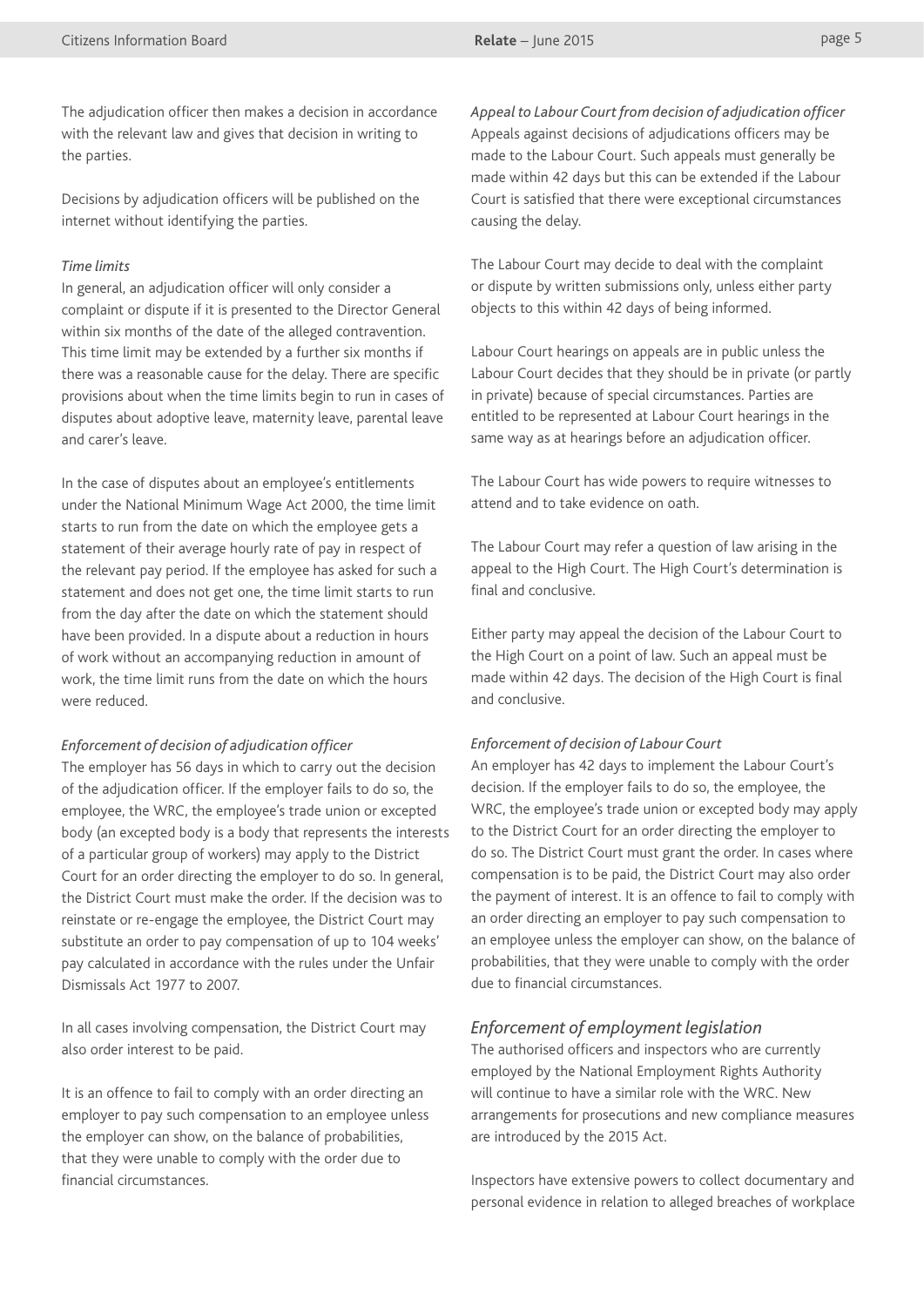legislation. This includes the power to enter premises, see and/or remove documents and interview people. If necessary, inspectors may be accompanied by other inspectors or members of An Garda Síochána. They may apply to the District Court for search warrants. Their powers under the various employment laws are restated and consolidated in the Workplace Relations Act 2015.

# *Prosecutions*

The Minister for Jobs, Enterprise and Innovation has the power under a number of employment laws to bring summary prosecutions against employers who are alleged to be in breach of the law concerned. These powers are being transferred to the WRC.

#### *Costs in prosecutions*

The Act provides that, where a person is convicted of an offence under it, the court must order that person to pay the WRC the costs and expenses incurred by it in relation to the investigation, detection and prosecution of the offence unless the court is satisfied that there are special and substantial reasons for not doing this. This does not apply to the offence of refusing or failing to pay compensation when ordered to do so by the District Court when that court is enforcing a decision of an adjudication officer or the Labour Court.

# *Compliance notice*

The Act provides for the serving of compliance notices. This is a new procedure. An inspector may serve a compliance notice on an employer if satisfied that a contravention of the relevant legislation has occurred. This notice specifies how that contravention is to be rectified. An employer may appeal against the compliance notice to the Labour Court within 42 days. There is a further appeal from the decision of the Labour Court to the Circuit Court. It is an offence for an employer to fail to comply with a compliance notice.

The existence of a compliance notice or any dispute about it does not prevent employees from taking action in relation to any alleged breach of employment law in respect of them. Neither does it prevent any prosecution for an offence under employment laws.

Compliance notices may be used in relation to breaches of the following legislation:

- Notice to employees of procedure for and grounds for dismissal under the Unfair Dismissals Act 1977 to 2007
- Regulation of certain deductions made and payments received by employers under the Payment of Wages Act 1991
- Leave on health and safety grounds under the Maternity Protection Acts 1994 and 2004
- Requirement to give an employee a written statement of terms of employment and requirement to give written notice of changes to those terms under the Terms of Employment (Information) Acts 1994 to 2014
- A range of possible breaches of the Organisation of Working Time Act 1997 including those in relation to rest periods, Sunday work, working hours, information on working time, zero hours contracts and holidays
- Protection of employment rights under the Carer's Leave Act 2001
- Obligation of hirers to agency workers under the Protection of Employees (Temporary Agency Work) Act 2012

# *Fixed payment notices*

The Act provides for using fixed payment notices for certain offences. Again, this is a new procedure. Inspectors may issue fixed payment notices for amounts up to  $\in$ 2,000 where they have reasonable cause to believe that a person has committed a relevant offence. The fine must be paid within 42 days. The relevant offences are:

- Breaches of the obligation on employers to consult representatives of employees and to provide information to them under the Protection of Employment Act 1977 (collective redundancies)
- Failure to provide statement of wages and deductions from wages under the Payment of Wages Act 1991, or
- Failure to provide employee with statement of average hourly rate of pay for pay reference period under the National Minimum Wage Act 2000

# *General powers of the WRC*

The WRC inspectors and adjudication officers have various powers to get information from employers and employees and to provide that information to other official bodies. For example, they may:

- Require employers to disclose their registration number and employees to provide their PPSN and to disclose these numbers to official bodies for the purposes of investigating or prosecuting alleged offences under employment law
- Disclose information to public contracting authorities that a person with whom that authority has entered into a contract (either a primary contractor or a party to a secondary contract) has been in breach of employment legislation and may require such an authority to disclose similar information to them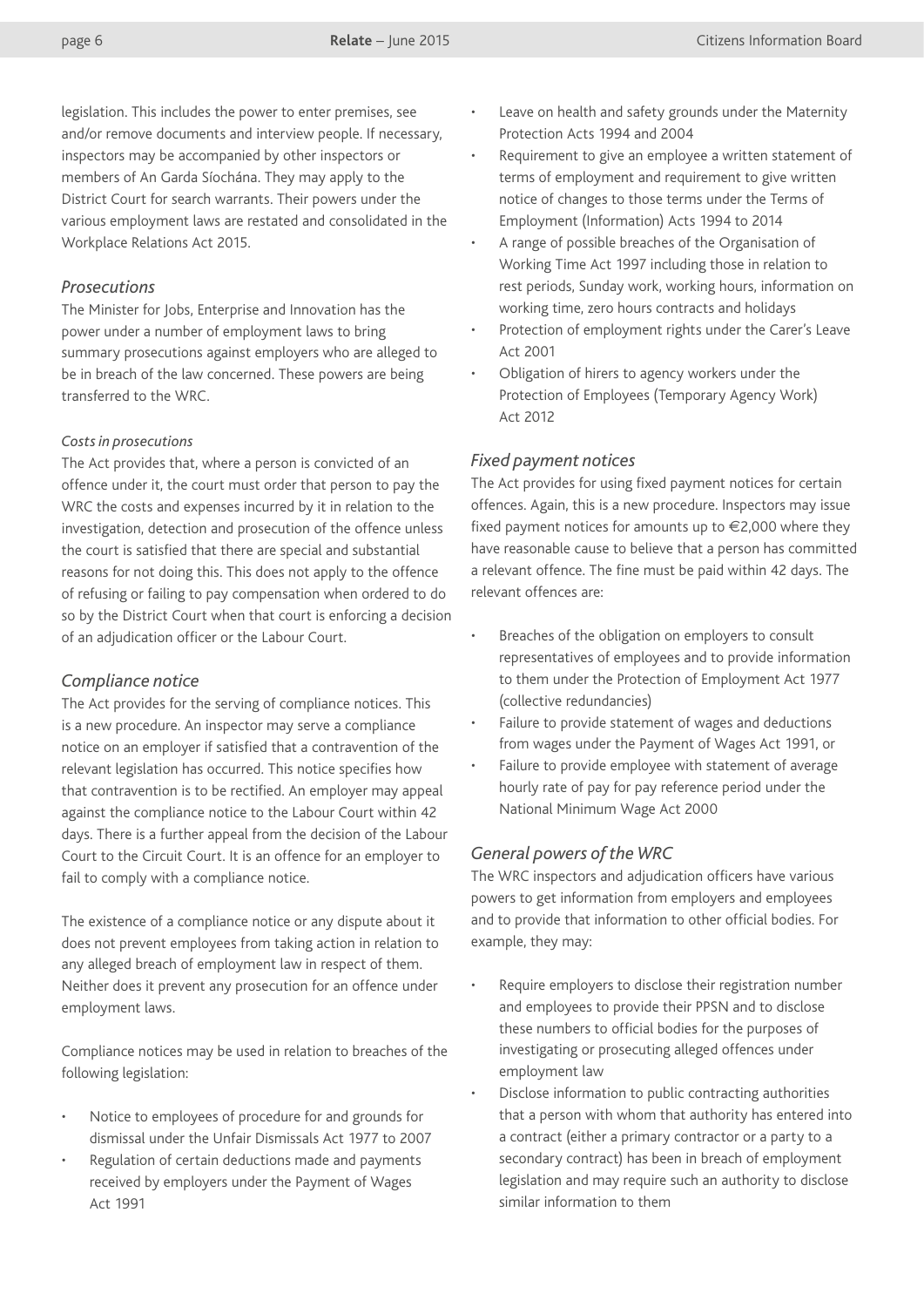The WRC may make arrangements with other official bodies to facilitate administrative co-operation. It may also enter arrangements with foreign statutory bodies for the exchange of information relevant to its functions and for the provision of mutual assistance.

# *Codes of practice*

The WRC may prepare codes of conduct for the guidance of employers, employees and others affected by employment laws. It does not have this function in relation to the Employment Equality Act 1998; codes of practice in relation to that Act are the responsibility of the Irish Human Rights and Equality Commission.

# *Fees*

The Act allows for the charging of fees for services provided by the WRC and the Labour Court. The Minister has said that it is not the intention to introduce such fees in general. However, it is intended to introduce a fee of €300 for an appeal to the Labour Court where the party who is appealing had not turned up to a hearing at the WRC. If that party can show that there was good cause for the failure to appear at the initial hearing, the fee will be refunded.

# *Changes to specific laws*

Virtually all employment laws are changed to some extent by this Act because the enforcement procedures are changed. There are some other specific changes.

# *Unfair Dismissals Act*

Claims in relation to unfair dismissals could be dealt with by a Rights Commissioner if both parties agree or by the EAT if they do not. They will now be brought to the WRC and dealt with

by an adjudication officer. The adjudication officer's decision may be appealed to the Labour Court. The Labour Court's decision may be appealed to the High Court on a point of law. The Circuit Court's jurisdiction on appeals will no longer apply.

# *Employment Equality Act*

The functions of equality officers are transferred to the WRC. The role of the Director of the Equality Tribunal is being taken over by the Director General of the WRC.

# *Equal Status Act*

The Equal Status Act is not an employment Act. It deals with discrimination in relation to goods and services. Complaints of breaches are made at present to the Equality Tribunal and appeals from the Equality Tribunal decisions may be made to the Circuit Court. When this Act is in effect, complaints will be made to the WRC but appeals will still be made to the Circuit Court.

#### *Organisation of Working Time Act 1997*

The Organisation of Working Time Act 1997 is amended to provide for the new mechanisms for dealing with disputes and complaints. It is also amended to take account of the ruling of the Court of Justice of the European Union in the Schultz-Hof case **(C-350/06 [http://curia.europa.eu/juris/](http://curia.europa.eu/juris/documents.jsf?num=C-350/06) [documents.jsf?num=C-350/06](http://curia.europa.eu/juris/documents.jsf?num=C-350/06))** regarding how time spent on sick leave should be treated for the purposes of the accrual of annual leave. This means that, if you are on long-term sick leave, you may accrue and retain annual leave for up to 15 months from the end of the year in which it accrued. If you leave employment and you have accrued such annual leave entitlements you are entitled to payment in lieu.

# **Proposed employment legislation**

Plans for changes to industrial relations law and to other aspects of employment law have been announced.

The Industrial Relations (Amendment) Bill 2015 proposes to:

- Re-introduce a mechanism for the registration of employment agreements between employers and unions and provide for a statutory framework for establishing minimum rates of pay and terms of conditions of employment for particular workers
- Change the current law on the right of employees to engage in collective bargaining

The Bill has not yet been discussed by the Oireachtas.

# **Registered employment agreements**

Registered employment agreements (REAs) were agreements made between employers and employees in a particular industry which were registered by the Labour Court and then became mandatory for all employers in that industry. They were effectively rendered invalid by the Supreme Court in 2013 in *McGowan and others v the Labour Court.* Link: **[http://www.courts.ie/Judgments.nsf/0/](http://www.courts.ie/Judgments.nsf/0/EDA96814B311375E80257B660047846D) [EDA96814B311375E80257B660047846D](http://www.courts.ie/Judgments.nsf/0/EDA96814B311375E80257B660047846D)**

Put simply, the main reason was that the Constitution requires that laws be made by the Oireachtas and this arrangement effectively meant that laws were being made by the Labour Court. There were six REAs in existence before 2013.